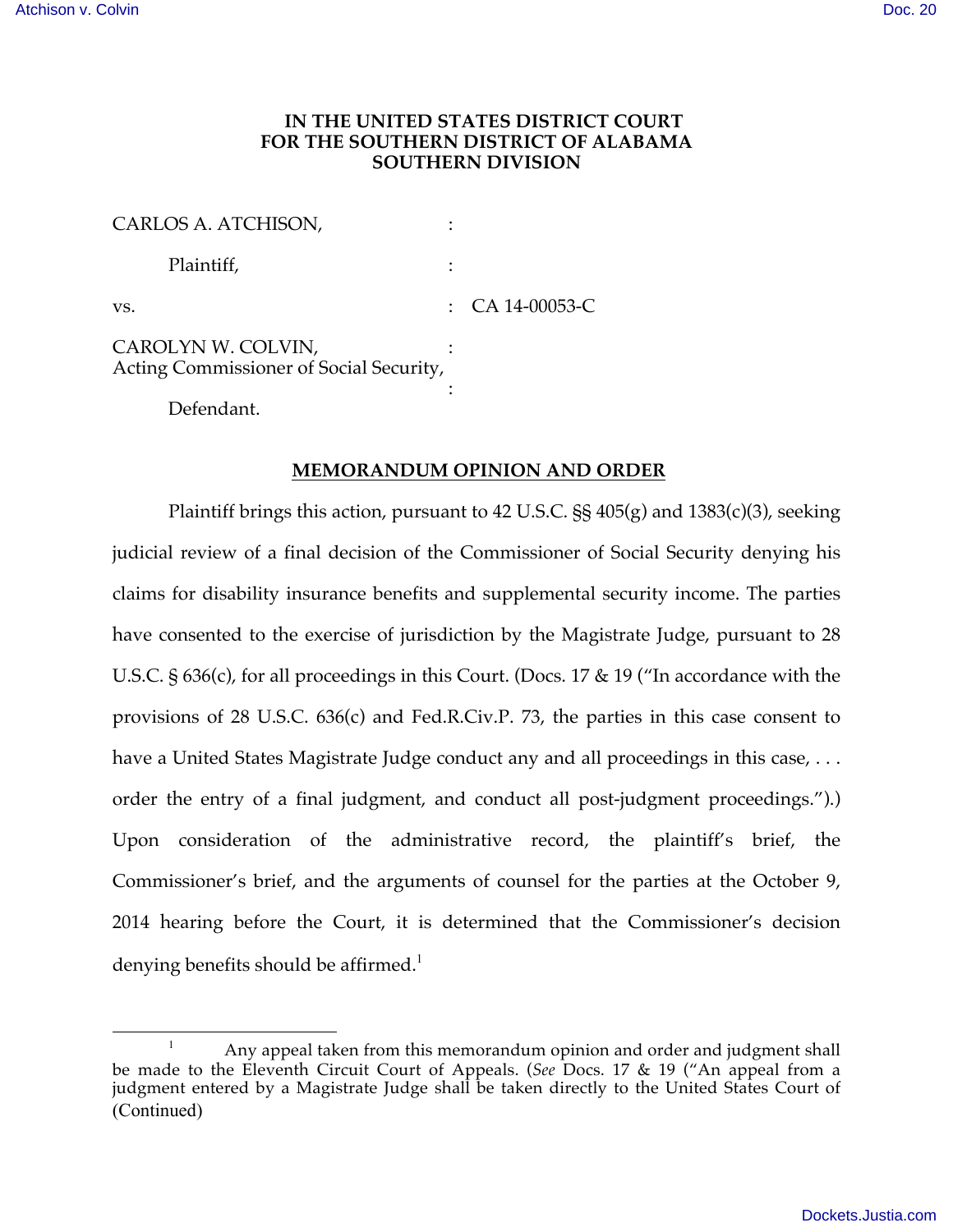Plaintiff alleges disability due to a left hand/arm injury, back pain, and

sarcoidosis. The Administrative Law Judge (ALJ) made the following relevant findings:

**1. The claimant meets the insured status requirements o the Social Security Act through December 31, 2015.**

**2. The claimant has not engaged in substantial gainful activity since July 17, 2011, the alleged onset date (20 CFR 404.1571** *et seq.***, and 416.971** *et seq.***).** 

**3. The claimant has the following severe impairments: status post left hand crush injury and sarcoidosis (20 CFR 404.1520(c) and 416.920(c)).**

\* \* \*

**4. The claimant does not have an impairment or combination of impairments that meets or medically equals the severity of one of the listed impairments in 20 CFR Part 404, Subpart P, Appendix 1 (20 CFR 404.1520(d), 404.1525, 404.1526, 416.920(d), 416.925 and 416926).**

\* \* \*

**5. After careful consideration of the entire record, the undersigned finds that the claimant has the residual functional capacity to perform light work as defined in 20 CFR 404.1567(b) and 416.967(b) except that the claimant can occasionally lift and carry up to 20 pounds and frequently up 10 pounds with the right dominant arm. He cannot lift or carry at all with the left non0dominant arm. He can stand or walk for about 6 hours in an 8-hour workday and sit for 6 hours with normal breaks. The claimant cannot perform any pushing or pulling of arm controls with the left nondominant upper extremity. He should never climb ladders, ropes or scaffolds. He cannot perform overhead reaching with the left extremity or reaching with the left arm in the fully extended position. He cannot perform fine manipulation or any strong grasping with the left non-dominant hand. He can only occasionally bend or squat. He would be expected to be off-task or non productive up to five percent of the workday due to deficits in concentration, persistence or pace.**

In making this finding, the undersigned has considered all symptoms and the extent to which these symptoms can reasonably be accepted as consistent with the objective medical evidence and other evidence, based on the requirements 20 CFR 404.1529 and 416.929 and SSRs 96-4 and 96-7p. The undersigned has also considered opinion evidence in accordance with the requirements of 20 CFR 404.1527 and 416.927 and SSRs 96-2p, 96-5p, 96-6p and 06-3p.

1

Appeals for this judicial circuit in the same manner as an appeal from any other judgment of this district court."))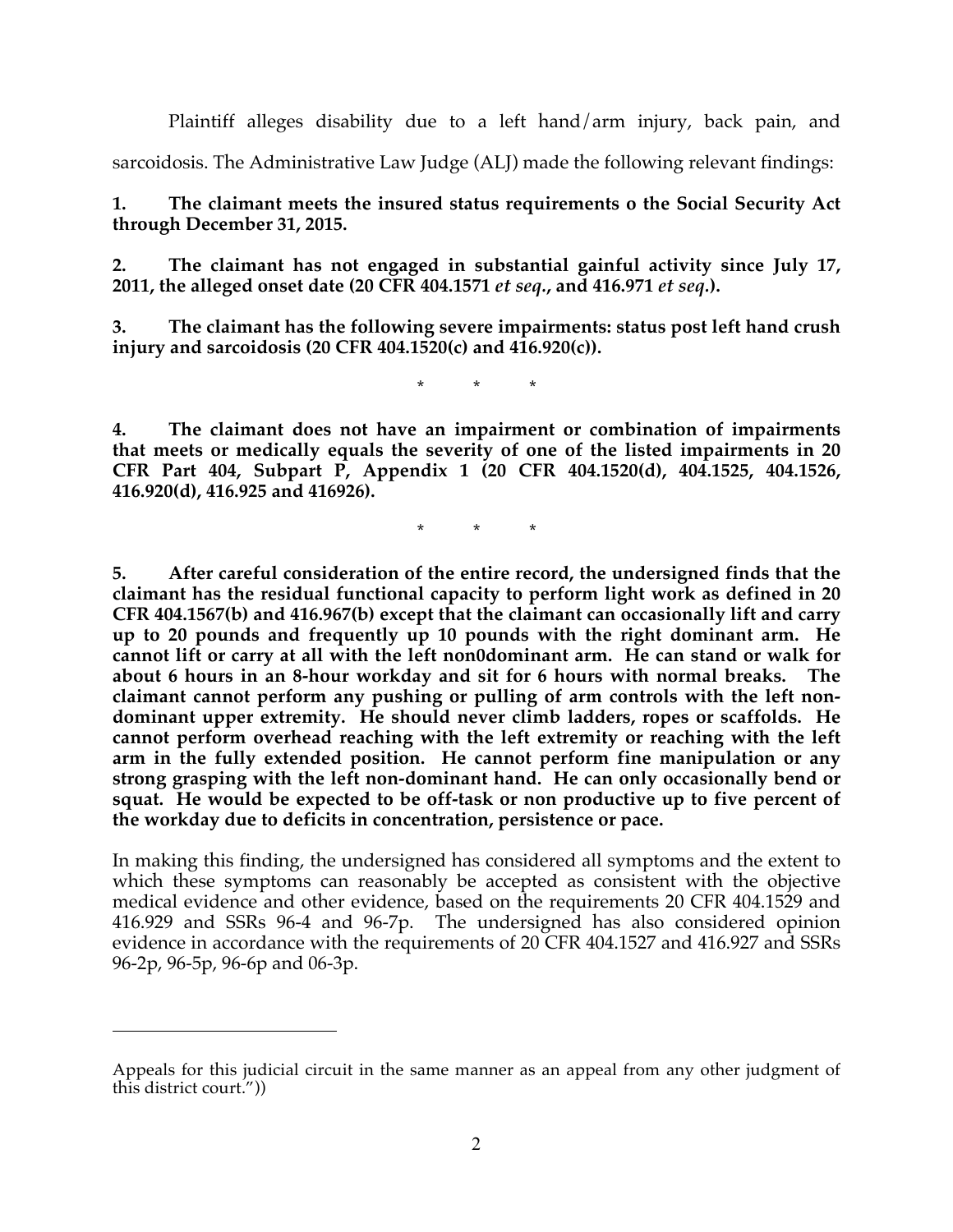In considering the claimant's symptoms, the undersigned must follow a two-step process in which it must first be determined whether there is an underlying medically determinable physical or mental impairment(s)—i.e., an impairment(s) that can be shown by medically acceptable and laboratory diagnostic techniques—that could reasonably be expected to produce the claimant's pain or other symptoms.

Second, once an underlying physical or mental impairment(s) that could reasonable be expected to produce the claimant's pain or other symptoms has been shown, the undersigned must evaluate the intensity, persistence, and limiting effects of the claimant's symptoms to determine the extent to which they limit the claimant's functioning. For this purpose, whenever statements about the intensity, persistence, or functionally limiting effects of pain or other symptoms are not substantiated by objective medical evidence, the undersigned must make a finding on the credibility of the statements based on a consideration of the entire case record.

Throughout the record and at the hearing, the claimant alleges that he is unable to work due to disabling problems with his arms and back following a 1996 injury. He testified that he could not bend or lift with his left arm. In addition, he allegedly has not feeling in his left hand fingers and has no strength at all in his left hand. He also reports that he cannot grasp with his right hand and has lower back pain. He takes over the counter medication. During a 2011 consultative examination he reported that he had been diagnosed with sarcodosis about two years earlier via a lung biopsy. He stated that he gets short of breath when he does "too much" physical activity like walking or running. During the hearing, he reported that as far as his activities of daily living, he watches television, reads, and tries to sweep. He is able to shop but does not push the cart. While he testified that he does not drive, in a function report he stated that he is able to drive. He also reported in the function report that he shops for clothes, food, and personal items. He likes to fish but cannot bait a hook [].

After careful consideration of the evidence, the undersigned finds that the claimant's medically determinable impairments could reasonably be expected to cause the alleged symptoms; however, the claimant's statements concerning the intensity, persistence and limiting effects of these symptoms are not entirely credible for the reasons explained in this decision.

In terms of the claimant's alleged disabling impairments, medical records show that the claimant suffered a left hand crush work-related injury in February 1997 after getting his hand caught in a press. He underwent multiple surgeries for soft tissue reattachment and skin grafting. Records dated two months later show that after hospitalization, surgeries, and physical therapy, the claimant was doing much better. He reported requiring assistance with tying his shoes and other bilateral tasks, however he was dressing and feeding himself and performing hygiene tasks independently. Medical records show several visits to his primary care physician from 1997 to 2003 complaining of lingering hand/arm pain and soreness as well as decreased sensations in the left hand. However, notably, in January 1999, the claimant was offered a job working on a cardboard baling machine and the claimant's orthopedist, as well as the claimant, felt that this was a job that the claimant could perform. Primary care physician records from 2004-2008 are sparse and show no significant complaint of hand pain or weakness [].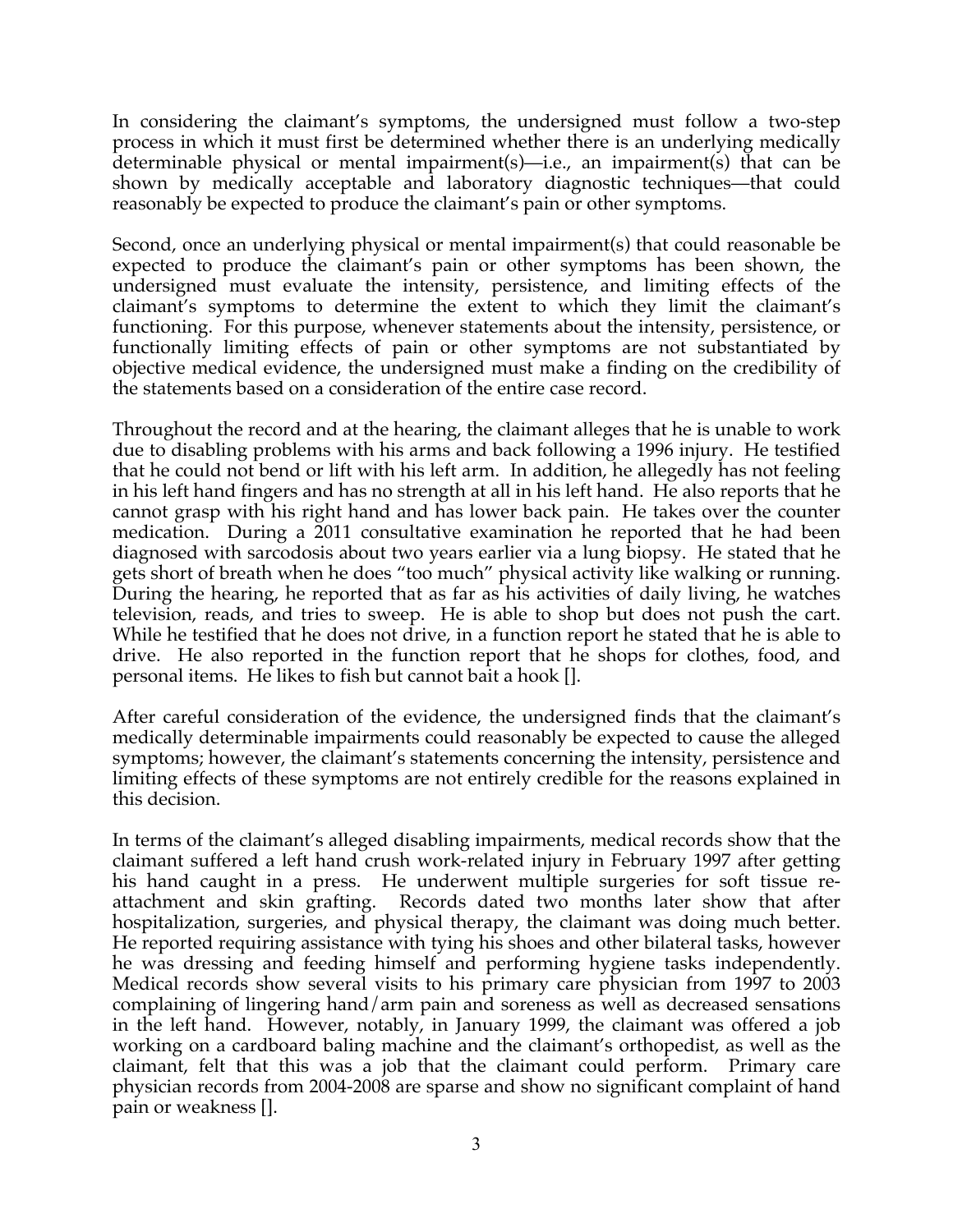During a December 2009 physical consultative examination, the claimant reported that he was independent in his activities of daily living, however he needed help- getting dressed, particularly with his pants and doing buttons. He also reported "mild" back pain that had begun 4 months earlier and was alleviated by Tylenol. He could drive short distances and lift a gallon of milk with his right hand. On examination, the claimant had decreased strength of the left upper extremity with no strength or dexterity of the left hand. He also had no range of motion of the left hand/wrist and decreased range of motion of the left elbow, shoulder and lumbosacral spine. He was right hand dominant. The undersigned gives significant weight to the examiner's opinion that the claimant left hand was essentially nonfunctional, and he had limited use of his left upper extremity. However, the examiner's opinion that the claimant would have difficulty walking or standing for a full day is an overestimate of the severity of the claimant's restrictions and limitations and based only on a snapshot of his functioning [].

Since his alleged onset date, it does not appear that the claimant has received any significant medical treatment for his alleged impairments. During an October 15, 2011 physical consultative examination, the claimant reported that he was dependent with his/her activities of daily living and needed help dressing, bathing and cooking. He did not drive, shop or do housework. Except as described below, musculoskeletal evaluation of the claimant reveled no muscle asymmetry, atrophy, involuntary movements, structural deformity, effusion, periarticular swelling, erythema, heat, swelling or tenderness. He had disfigurement of left hand and arm with scars and atrophy present. He also had decreased range of motion of left hand and arm. His gait and station were normal, he was able to rise from a sitting position without assistance, stand on his tiptoes and heels and tandem walk without problems. He was able to bend and squat without difficulty. His grip strength was  $0/5$  in the left hand; he was able to wiggle his fingertips only. His right hand strength was 5/5 with adequate fine motor movements, dexterity and ability to grasp objects. He had good tone and 5/5 strength bilaterally in all muscle groups. He had no left arm reflexes. He was light touch, pain, position, and vibratory intact throughout except left arm and hand. He had only minimal feeling in his index and ring finger on the left hand. He was diagnosed with left hand/arm deformity status-post trauma and saroidosis. The examiner opined that the claimant had almost no use of his left arm and needed help performing basic activities of daily living. He felt that the claimant should be able to sit, walk, and/or stand for a full workday; however, he was unable to lift/carry objects at all. He would be unable to type or do anything where he needed more than one hand/arm. The undersigned gives little weight to the opinion that the claimant cannot lift or carry any objects at all this is inconsistent with the examination showing he had no right hand/arm limitations [].

As for other opinion evidence, the undersigned gives significant weight to the State agency physicians who provided residual functional capacity assessments at the initial and reconsideration levels and concluded that the claimant is capable of a limited range of light level work. Although those physicians were non-examining, and therefore their opinions do not as a general matter deserve as much weight as those of examining or treating physicians, those opinions do deserve some weight, particularly in a case like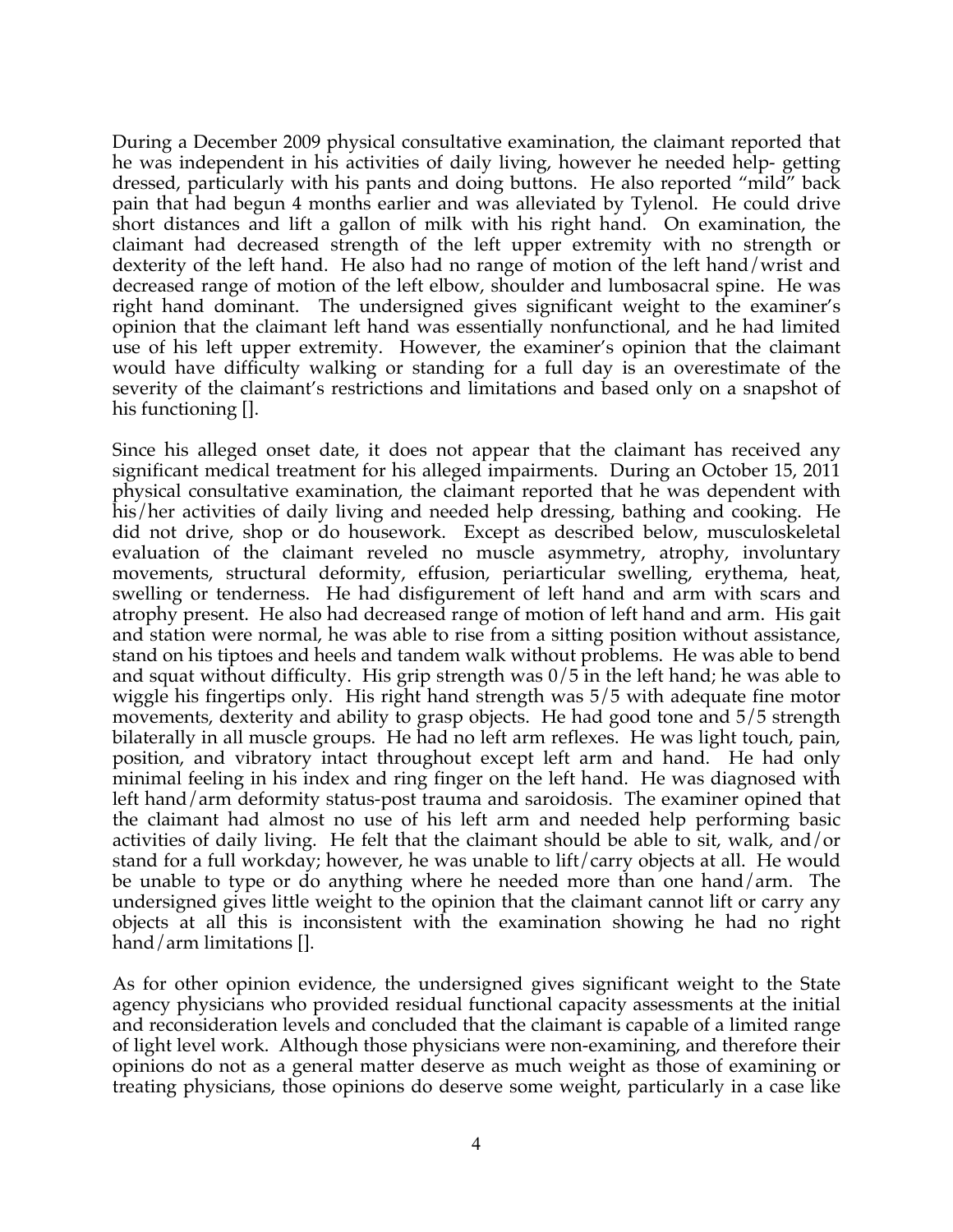this in which there exist a number of other reasons to reach similar conclusions (as explained throughout this decision) [].

In sum, the undersigned considered but granted little probative weight to the claimant's testimony regarding the severity of his impairments. As discussed above, the paucity of evidence does not support the claimant's ultimate allegation of disability. Records show that following his left hand injury, the claimant was able to return to full-time work and was employed until July 2011 as forklift operator. It appears that he stopped working there after he was asked to perform other duties. There is no evidence of reinjury to the hand. There is also no evidence that the claimant's sarcoidosis causes him any functional limitations at this time. The claimant has received no medical care since his alleged onset date, is not taking any prescription medication, and only takes over the county medicine of Motrin and Tylenol as needed. While records confirm that the has a severe upper extremity impairment that causes major loss of the use of his let upper extremity, records otherwise show minimal abnormalities. His work activity and lack of treatment reflects a significant functional capacity and not an individual unable to sustain regular and continuing work due to medically determinable impairments. Based on objective evidence of the claimant's impairments and the medical evidence as a whole, the residual functional capacity has been reduced to light, with postural and manipulative limitations.

**6. The claimant is unable to perform and past relevant work (20 CFR 404.1565 and 416.965).**

\* \* \*

**7. The claimant was born on December 30, 1974 and was 36 years old, which is defined as a younger individual age 18-49, on the alleged disability onset date (20 CFR 404.1563 and 416.963).**

**8. The claimant has at least a high school education and is able to communicate in English (20 CFR 404.1564 and 416.964).**

**9. Transferability of job skills is not material to the determination of disability because using the Medical-Vocational Rules as a framework supports a finding that the claimant is "not disabled," whether or not the claimant has transferable job skills (See SSR 82-41 and 20 CFR Part 404, Subpart P, Appendix 2).**

**10. Considering the claimant's age, education, work experience, and residual functional capacity, there are jobs that exist in significant numbers in the national economy that the claimant can perform (20 CFR 404.1569, 404.1569(a), 416.969, and 416.969(a)).**

\* \* \*

**11. The claimant has not been under a disability, as defined in the Social Security Act, from July 17, 2011, through the date of the decision (20 CFR 404.1520(g) and 416.920(g)).**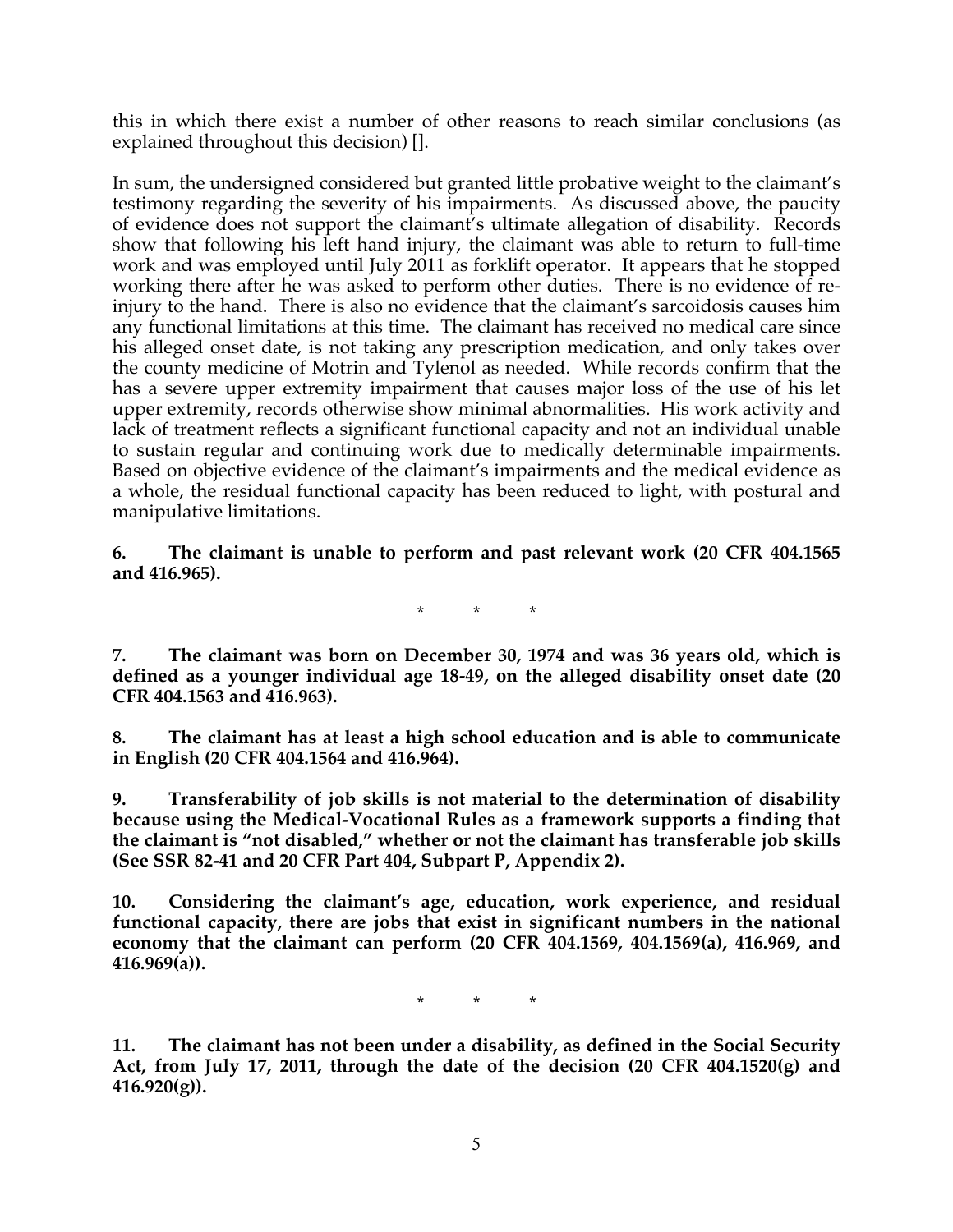(Tr. at 25-30) (internal citations omitted) (emphasis in original). The Appeals Council affirmed the ALJ's decision (Tr. 1-6), and, thus, the hearing decision became the final decision of the Commissioner of Social Security.

### **DISCUSSION**

In all Social Security cases, the claimant bears the burden of proving that he is unable to perform his previous work. *Jones v. Bowen*, 810 F.2d 1001 (11th Cir. 1986). In evaluating whether the claimant has met this burden, the examiner must consider the following four factors: (1) objective medical facts and clinical findings; (2) diagnoses of examining physicians; (3) evidence of pain; and (4) the claimant's age, education and work history. *Id.* at 1005. An ALJ, in turn:

[U]ses a five-step sequential evaluation to determine whether the claimant is disabled, which considers: (1) whether the claimant is engaged in substantial gainful activity; (2) if not, whether the claimant has a severe impairment; (3) if so, whether the severe impairment meets or equals an impairment in the Listing of Impairments in the regulations; (4) if not, whether the claimant has the RFC to perform her past relevant work; and (5) if not, whether, in light of the claimant's RFC, age, education and work experience, there are other jobs the claimant can perform.

*Watkins v. Comm'r of Soc. Sec.*, 457 Fed. App'x 868, 870 (11th Cir. 2012)<sup>2</sup> (per curiam) (citing 20 C.F.R. §§ 404.1520(a)(4), (c)-(f), 416.920(a)(4), (c)-(f)); *Phillips v. Barnhart*, 357 F.3d 1232, 1237 (11th Cir. 2004)) (footnote omitted).

If a plaintiff proves that he cannot do his past relevant work, as here, it then becomes the Commissioner's burden—at the fifth step—to prove that the plaintiff is capable—given his age, education, and work history—of engaging in another kind of substantial gainful employment that exists in the national economy. *Phillips*, 357 F.3d at

<sup>&</sup>quot;Unpublished opinions are not considered binding precedent, but they may be cited as persuasive authority." 11th Cir.R. 36-2.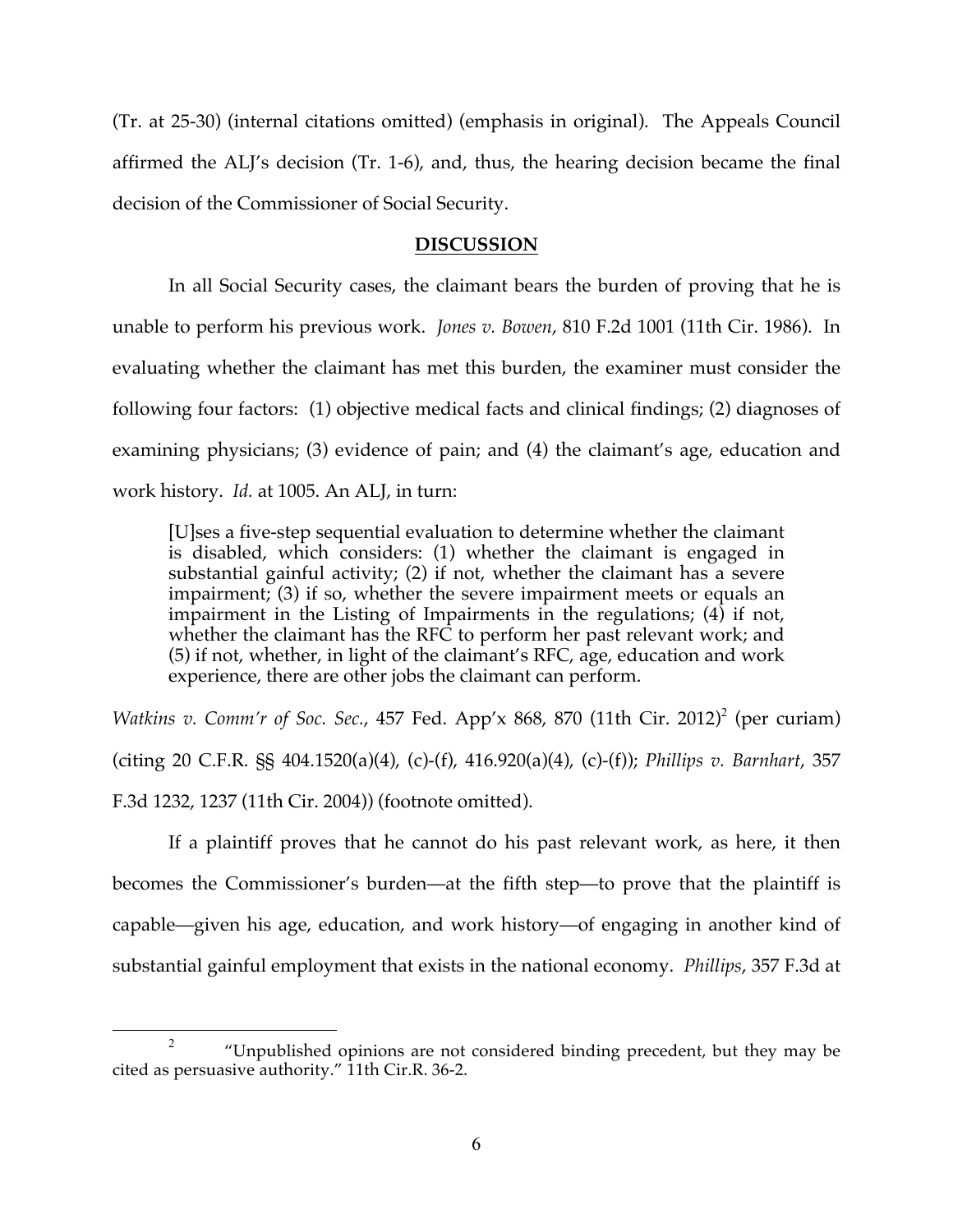1237, 1239; *Jones v. Apfel*, 190 F.3d 1224, 1228 (11th Cir. 1999), *cert. denied,* 529 U.S. 1089, (2000); *Sryock v. Heckler*, 764 F.2d 834, 836 (11th Cir. 1985).

The task for the Magistrate Judge is to determine whether the Commissioner's decision to deny claimant benefits, on the basis that he can perform those light jobs identified by the vocational expert ("VE"), is supported by substantial evidence. Substantial evidence is defined as more than a scintilla and means such relevant evidence as a reasonable mind might accept as adequate to support a conclusion. *Richardson v. Perales*, 402 U.S. 389 (1971). "In determining whether substantial evidence exists, we must view the record as a whole, taking into account evidence favorable as well as unfavorable to the Commissioner's] decision." *Chester v. Bowen*, 792 F.2d 129, 131 (11th Cir. 1986).<sup>3</sup> Courts are precluded, however, from "deciding the facts anew or re-weighing the evidence." *Davison v. Astrue*, 370 Fed. App'x 995, 996 (11th Cir. 2010) (per curiam) (citing *Dyer v. Barnhart*, 395 F.3d 1206, 1210 (11th Cir. 2005)). Also, "'[e]ven if the evidence preponderates against the Commissioner's findings, [a court] must affirm if the decision reached is supported by substantial evidence.'" *Id.* (quoting *Crawford v. Comm'r of Soc. Sec.*, 363 F.3d 1155, 1158-59 (11th Cir. 2004)).

On appeal to this Court, Atchison asserts that the Commissioner's decision to deny him disability insurance benefits and supplemental security income is in error (*i.e.,*  not supported by substantial evidence) because the ALJ erred in her residual functional capacity ("RFC") determination by assigning more weight to the opinions of a nontreating, non-examining state agency physician, Dr. Shital Patel, M.D. ("Dr. Patel")

<sup>&</sup>lt;sup>3</sup> This Court's review of the Commissioner's application of legal principles, however, is plenary. *Walker v. Bowen*, 826 F.2d 996, 999 (11th Cir. 1987).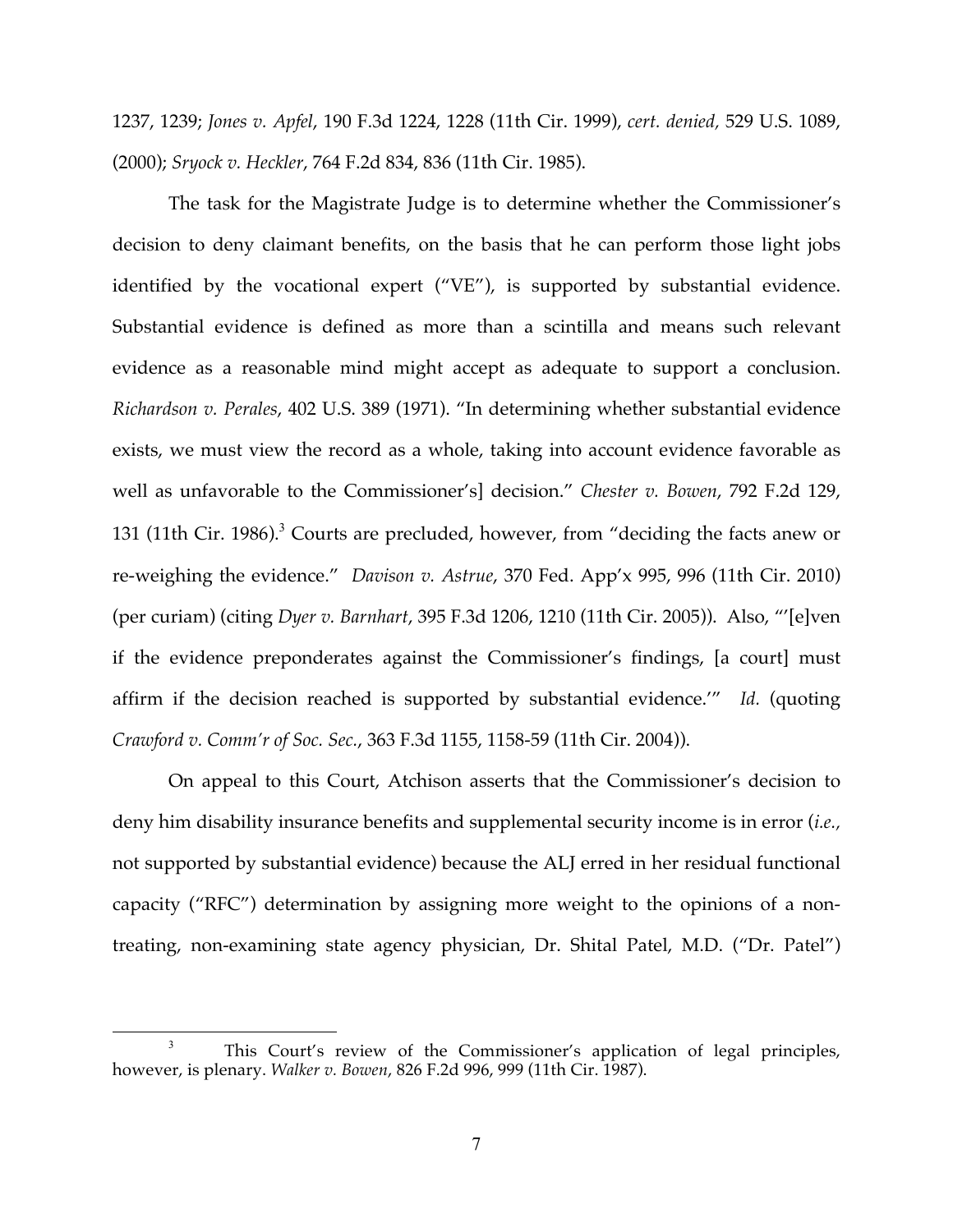instead of relying on the opinions of Dr. John J. Nelson, M.D. ("Dr. Nelson") and Dr. Tracy C. Jacobs, M.D. ("Dr. Jacobs"), two examining, consulting physicians.

Initially, the Court notes that the responsibility for making the RFC determination rests with the ALJ. *Compare* 20 C.F.R. §§ 404.1546(c) & 416.946(c) ("If your case is at the administrative law judge hearing level . . . , the administrative law judge . . . is responsible for assessing your residual functional capacity.") *with, e.g., Packer v. Comm'r, Soc. Sec. Admin.*, 542 Fed. App'x 890, 891-92 (11th Cir. 2013) (per curiam) ("An RFC determination is an assessment, based on all relevant evidence, of a claimant's remaining ability to do work despite her impairments. There is no rigid requirement that the ALJ specifically refer to every piece of evidence, so long as the ALJ's decision is not a broad rejection, i.e., where the ALJ does not provide enough reasoning for a reviewing court to conclude that the ALJ considered the claimant's medical condition as a whole." (internal citation omitted)). A plaintiff's RFC—which "includes physical abilities, such as sitting, standing or walking, and mental abilities, such as the ability to understand, remember and carry out instructions or to respond appropriately to supervision, co-workers and work pressure[]"—"is a[n] [] assessment of what the claimant can do in a work setting despite any mental, physical or environmental limitations caused by the claimant's impairments and related symptoms." *Watkins*, 457 Fed. App'x at 870 n.5 (citing 20 C.F.R. §§ 404.1545(a)-(c) & 416.945(a)-(c)). Here, the ALJ determined Atchison's physical RFC as follows:

**After careful consideration of the entire record, the undersigned finds that the claimant has the residual functional capacity to perform light work as defined in 20 CFR 404.1567(b) and 416.967(b) except that the claimant can occasionally lift and carry up to 20 pounds and frequently up 10 pounds with the right dominant arm. He cannot lift or carry at all with the left non0dominant arm. He can stand or walk for about 6 hours in an 8-hour workday and sit for 6 hours with normal breaks. The claimant cannot perform any pushing or pulling of arm controls with the left non-dominant upper extremity. He should never climb**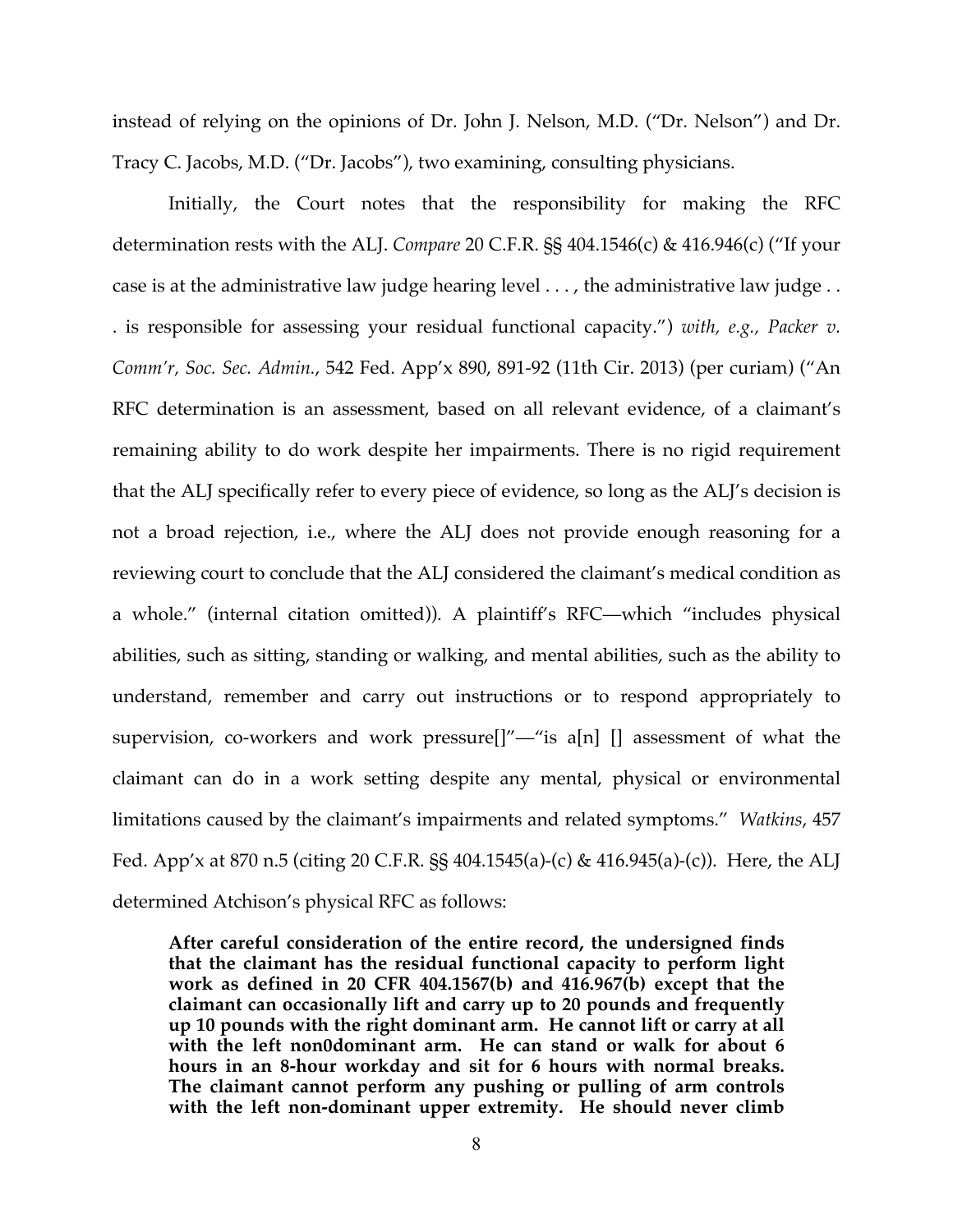**ladders, ropes or scaffolds. He cannot perform overhead reaching with the left extremity or reaching with the left arm in the fully extended position. He cannot perform fine manipulation or any strong grasping with the left non-dominant hand. He can only occasionally bend or squat. He would be expected to be off-task or non productive up to five percent of the workday due to deficits in concentration, persistence or pace.**

### (Tr. at 26) (emphasis in original).

The law in the Eleventh Circuit is clear that while "'the opinion of an examining physician is generally entitled to more weight than the opinion of a non-examining physician, the ALJ is free to reject the opinion of any physician when the evidence supports a contrary conclusion'" and the ALJ articulates her reasoning for rejecting the subject opinion. *Sryock*, 764 F.2d at 835 (quoting *Oldham v. Schweiker,* 660 F.2d 1078, 1084 (5th Cir. Unit B 1981)). Here, the ALJ gave "significant weight" to Dr. Nelson's opinion regarding Atchison's left hand and left upper extremity, but she stated that Dr. Nelson's opinion that Atchison would have difficulty walking or standing for a full day is an "overestimate of the severity of [his] restrictions and limitations and based only on a snapshot of his functioning[.]" (Tr. at 27). Regarding Dr. Jacobs' opinion, the ALJ gave "little weight to [her] opinion that [Atchison] cannot lift or carry any objects at all as this is inconsistent with the examination showing he had no right hand/arm limitations[.]" (Tr. at 28). The Court finds that no error was committed because the ALJ correctly applied the law, and the evidence of record supports the ALJ's decisions to (1) reject Dr. Nelson's opinion regarding Atchison's ability to walk and stand and (2) give "little weight" to Dr. Jacobs' opinion that Atchison is unable to lift or carry objects at all.

Dr. Nelson opined that Atchison "**may** have difficulty walking, and/or standing for a full workday." (Tr. at 284, emphasis added). While Dr. Nelson notes that the claimant complained about lower back pain at the December 19, 2009 physical examination, the claimant stated that Tylenol alleviates the "mild" pain. (Tr. at 282). In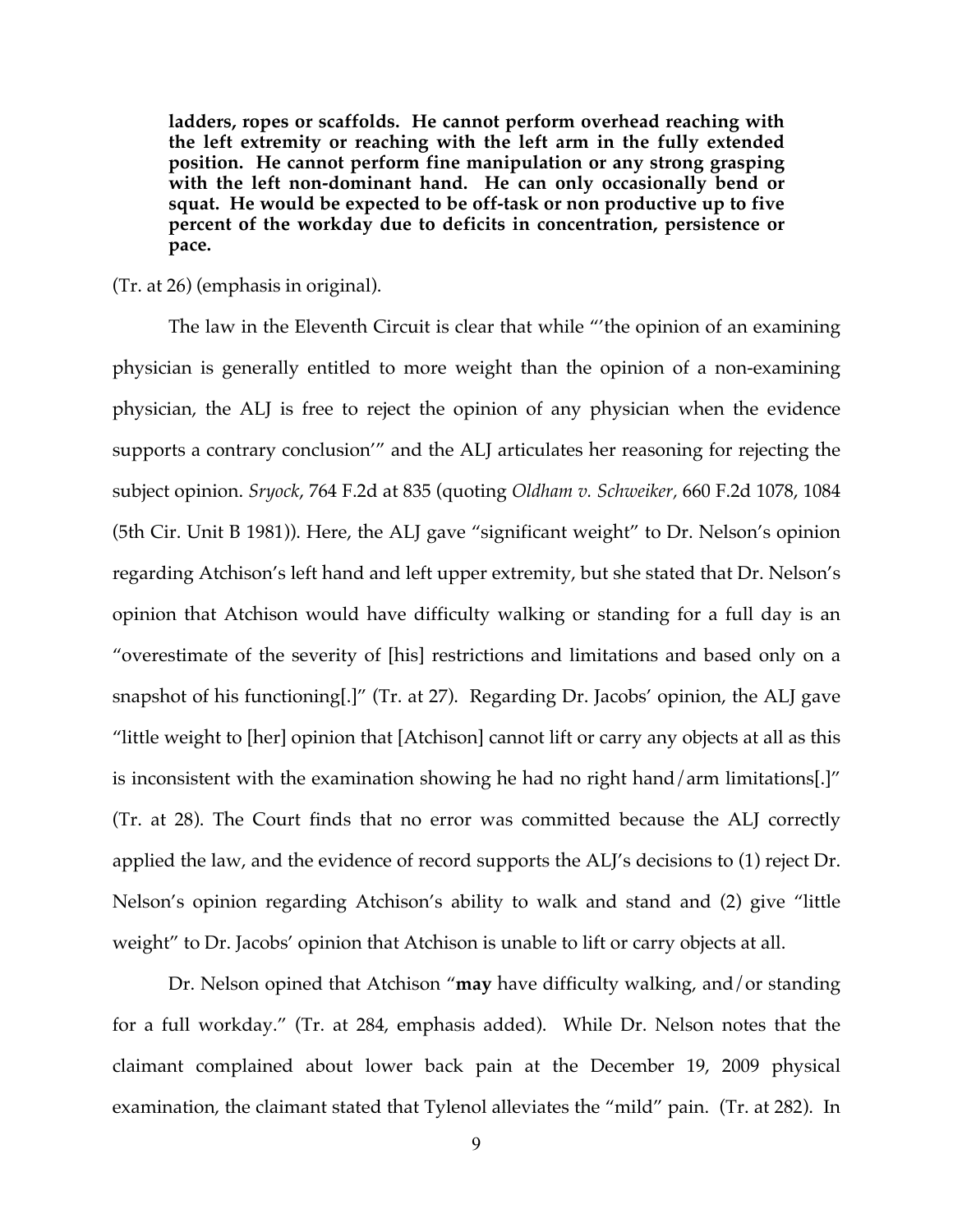addition, Atchison continued to work for more than eighteen (18) months after the Dr. Nelson examination (Tr. at 175), and Dr. Jacobs concluded after the October 15, 2011 physical examination that Atchison "should be able to sit, walk, and/or stand for a full workday[.]" (Tr. at 289). Therefore, the evidence supports the ALJ's rejection of Dr. Nelson's opinion that Atchison would have difficulty walking or standing for a full day. The ALJ's decision to give "little weight" to Dr. Jacobs' opinion that Atchison is unable to lift or carry objects at all likewise is supported by the evidence of record, including the physical examination conducted by Dr. Jacobs that demonstrated no limitations with Atchison's dominant right hand and arm. (Tr. at 286-90). Dr. Jacobs' conclusion regarding the claimant's lifting and carrying abilities is also contradicted by other parts of the record, such as Dr. Nelson's physical examination (Tr. at 282-85), Dr. Patel's physical RFC assessment (Tr. at 77-82), and the claimant's testimony at the December 20, 2012 hearing before the ALJ (Tr. at 45-46), all of which indicate that that Atchison's right hand and arm have no limitations. Consequently, the ALJ's decision to give "little weight" to Dr. Jacobs' opinion that Atchison is unable to lift or carry objects at all is supported by evidence.

As for Dr. Patel's opinion, the ALJ gave "significant weight" to his conclusion that Atchison is capable of a limited range of light level work. (Tr. at 28). Because the ALJ articulated good cause to discount both Dr. Nelson's opinion as to Atchison's walking and standing abilities and Dr. Jacobs' opinion as to Atchison's lifting and carrying abilities, the opinion of the non-examining state agency physician Dr. Patel does not conflict with any credible examining source, and, thus, the opinion was properly considered by the ALJ. *See Thomas v. Colvin*, No. 11-00569-B, 2015 WL 4458861, at \*14 & n.8 (S.D. Ala. July 21, 2015); *Milner v. Barnhart*, 275 Fed. App'x 947, 948 (11th Cir. 2008) (citing *Edwards v. Sullivan*, 937 F.2d 580, 584-85 (11th Cir. 1991)).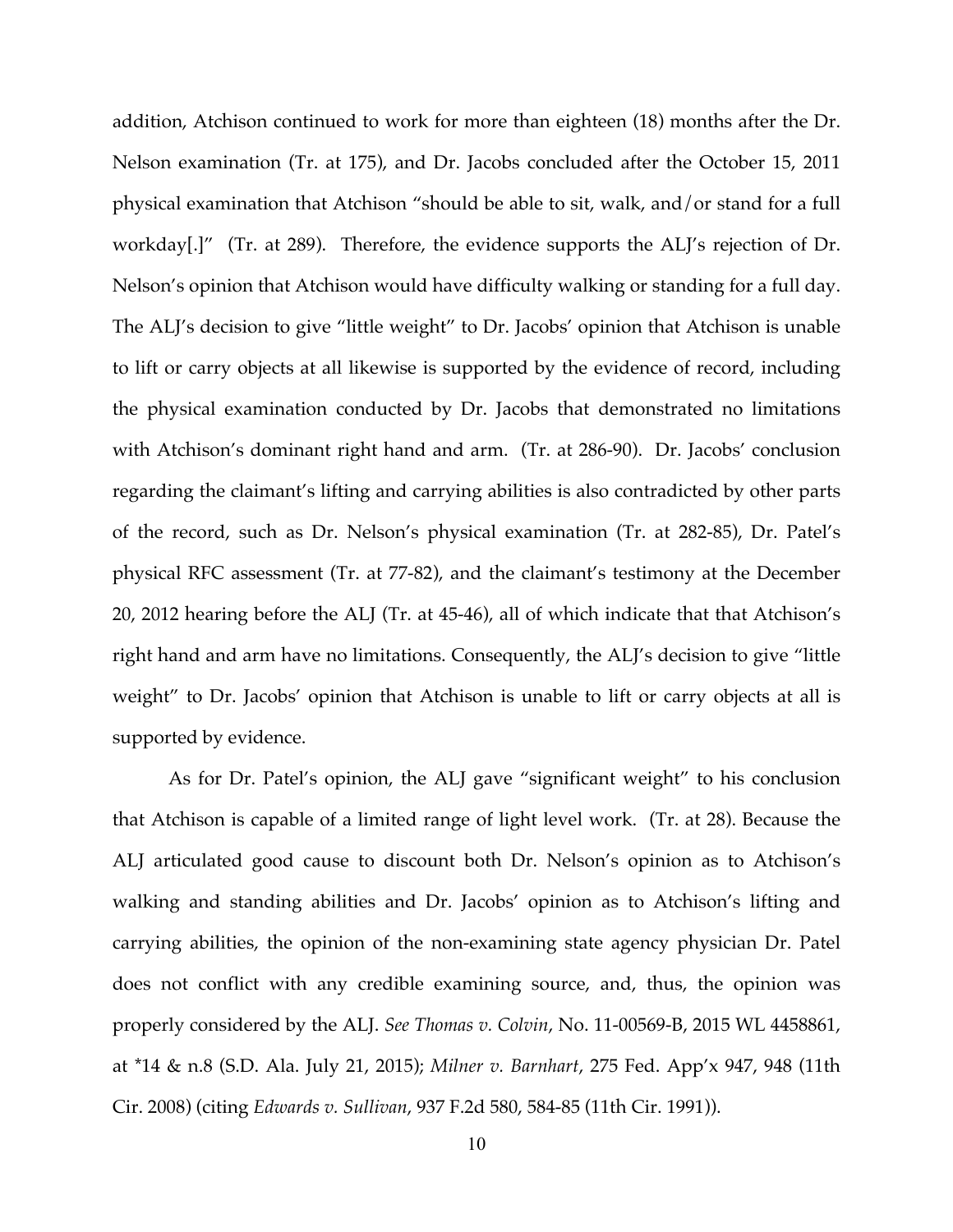The Court also finds that the ALJ's RFC determination is supported by substantial evidence. To find that an ALJ's RFC determination is supported by substantial evidence, it must be shown that the ALJ has "'provide[d] a sufficient rationale to link'" substantial record evidence "'to the legal conclusions reached.'" *Ricks v. Astrue*, No. 3:10-cv-975-TEM, 2012 WL 1020428, at \*9 (M.D. Fla. Mar. 27, 2012) (quoting *Russ v. Barnhart*, 363 F. Supp. 2d 1345, 1347 (M.D. Fla. 2005)); *compare id. with Packer v. Astrue*, No. 11-0084-CG-N, 2013 WL 593497, at \*4 (S.D. Ala. Feb. 14, 2013) ("'[T]he ALJ must link the RFC assessment to specific evidence in the record bearing upon the claimant's ability to perform the physical, mental, sensory, and other requirements of work.'"), *aff'd,* 542 Fed. Appx. 890 (11th Cir. 2013); <sup>4</sup> *see also Hanna v. Astrue*, 395 Fed. Appx. 634, 636 (11th Cir. 2010) (per curiam) ("The ALJ must state the grounds for his decision with clarity to enable us to conduct meaningful review. . . . Absent such explanation, it is unclear whether substantial evidence supported the ALJ's findings; and the decision does not provide a meaningful basis upon which we can review [a plaintiff's] case." (internal citation omitted)).<sup>5</sup>

<sup>&</sup>lt;sup>4</sup> In affirming the ALJ, the Eleventh Circuit rejected Packer's substantial evidence argument, noting, she "failed to establish that her RFC assessment was not supported by substantial evidence[]" in light of the ALJ's consideration of her credibility and the medical evidence. *Id.* at 892.

<sup>&</sup>lt;sup>5</sup> It is the ALJ's (or, in some cases, the Appeals Council's) responsibility, not the responsibility of the Commissioner's counsel on appeal to this Court, to "state with clarity" the grounds for an RFC determination. Stated differently, "linkage" may not be manufactured speculatively by the Commissioner—using "the record as a whole"—on appeal, but rather, must be clearly set forth in the Commissioner's decision. *See, e.g., Durham v. Astrue*, No. 3:08CV839-SRW, 2010 WL 3825617, at \*3 (M.D. Ala. Sept. 24, 2010) (rejecting the Commissioner's request to affirm an ALJ's decision because, according to the Commissioner, overall, the decision was "adequately explained and supported by substantial evidence in the record"; holding that affirming that decision would require that the court "ignor[e] what the law requires of the ALJ[; t]he court 'must reverse [the ALJ's decision] when the ALJ has failed to provide the reviewing court with sufficient reasoning for determining that the proper legal analysis has been conducted'" (quoting *Hanna*, 395 Fed. App'x at 636 (internal quotation marks omitted))); *Id.* at \*3 n.4 ("In his brief, the Commissioner sets forth the evidence on which the ALJ (Continued)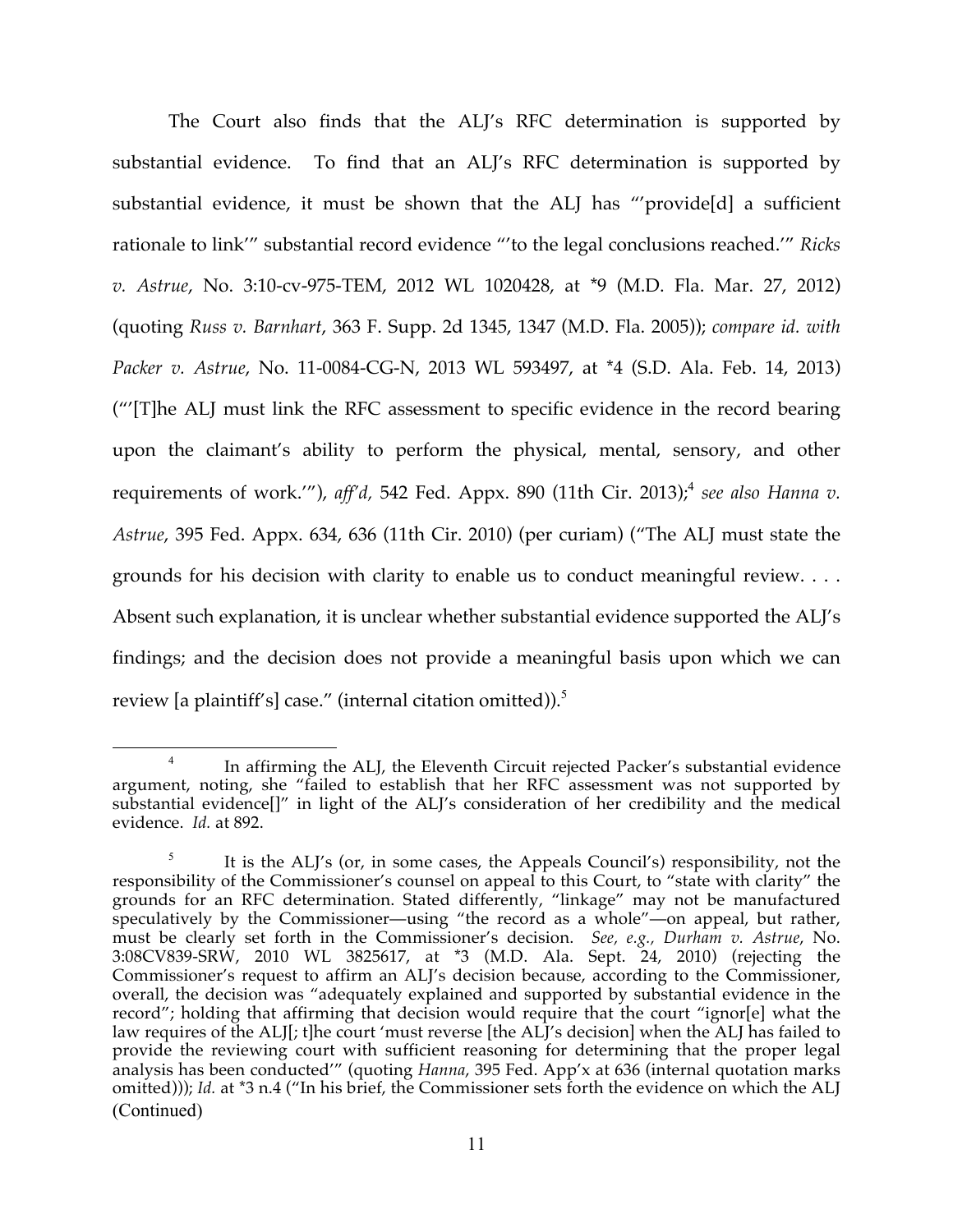In order to find the ALJ's RFC assessment supported by substantial evidence, it is not necessary for the ALJ's assessment to be supported by the assessment of an examining or treating physician. *See, e.g., Packer*, 2013 WL 593497, at \*3 ("[N]umerous court have upheld ALJs' RFC determinations notwithstanding the absence of an assessment performed by an examining or treating physician."); *McMillian v. Astrue*, No. 11-00545-C, 2012 WL 1565624, at \*4 n.5 (S.D. Ala. May 1, 2012) (noting that decisions of this Court "in which a matter is remanded to the Commissioner because the ALJ's RFC determination was not supported by substantial and tangible evidence still accurately reflect the view of this Court, but not to the extent that such decisions are interpreted to require that substantial and tangible evidence must—in all cases include an RFC or PCE from a physician" (internal punctuation altered and citation omitted)); *but cf. Coleman v. Barnhart,* 264 F. Supp. 2d 1007 (S.D. Ala. 2003). In this case, of course, there are physical assessments of record from examining physicians. As previously discussed, however, the ALJ rejected Dr. Nelson's opinion as to Atchison's walking and standing abilities and gave "little weight" to Dr. Jacobs' opinion as to Atchison's lifting and carrying abilities for good cause. Contrarily, the ALJ properly accorded Dr. Patel's physical RFC assessment "significant weight," a determination consistent with substantial evidence in the record, as explained more fully below.

Importantly, in establishing Atchison's RFC, which means determining Atchison's "remaining ability to do work despite [his] impairments[,]" *Packer*, 542 Fed.

<u>.</u>

*could have* relied . . . . There may very well be ample reason, supported by the record, for [the ALJ's ultimate conclusion]. However, because the ALJ did not state his reasons, the court cannot evaluate them for substantial evidentiary support. Here, the court does not hold that the ALJ's ultimate conclusion is unsupportable on the present record; the court holds only that the ALJ did not conduct the analysis that the law requires him to conduct." (emphasis in original)); *Patterson v. Bowen*, 839 F.2d 221, 225 n.1 (4th Cir. 1988) ("We must . . . affirm the ALJ's decision only upon the reasons he gave.").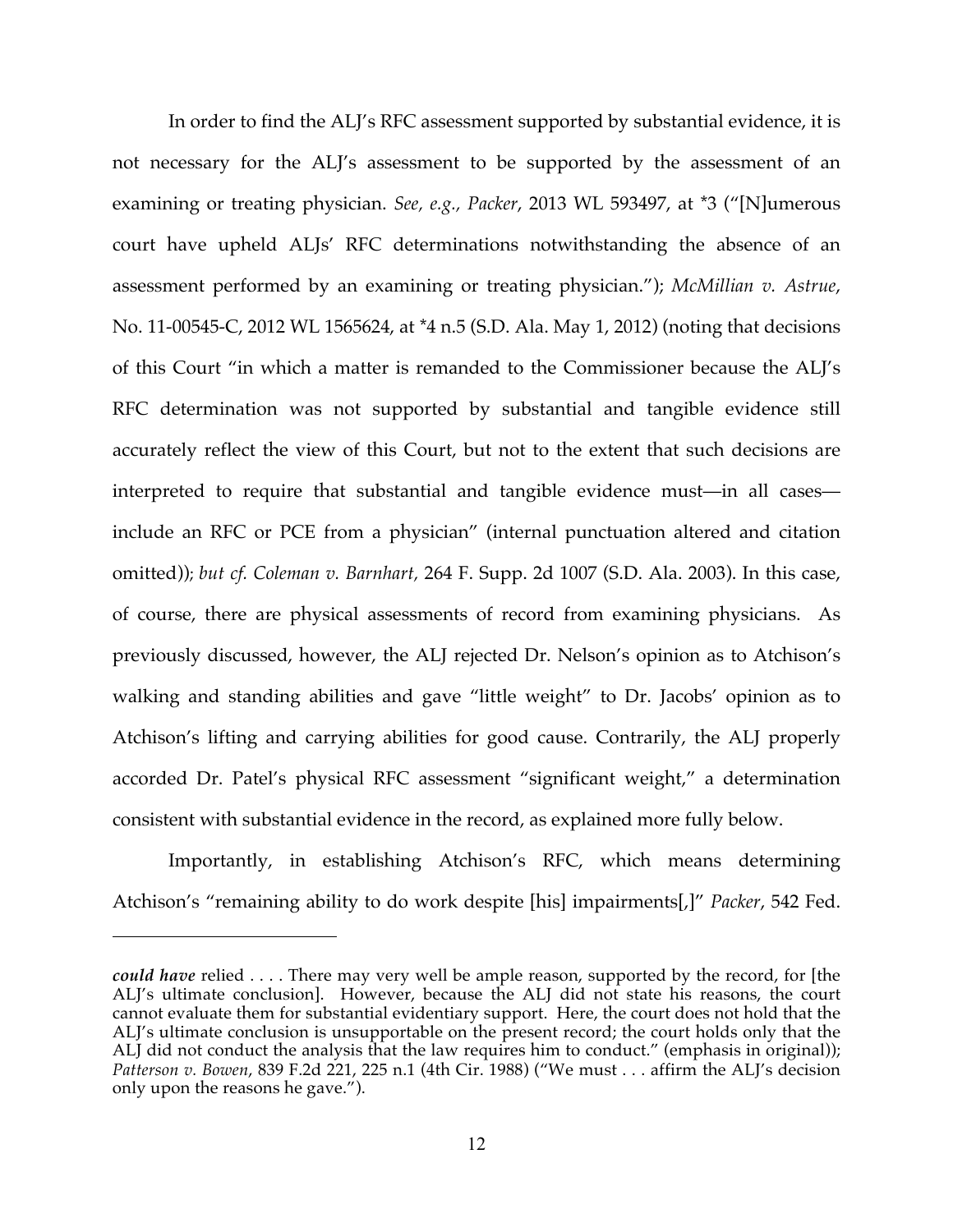App'x at 891—keeping a focus on the extent of those impairments as documented by the credible record evidence—the ALJ sifted through the medical evidence of record (*see* Tr. at 27-28), along with the claimant's testimony (*see* Tr. 26-28 & 38-48), to conclude that "[b]ased on objective evidence of the claimant's impairments and the medical evidence as a whole, the residual functional capacity has been reduced to light, with postural and manipulative limitations." (Tr. at 28). For instance, the ALJ considered the claimant's sparse medical records spanning from February 1997, when he initially suffered the work-related injury to his left hand, to October 2008. (Tr. at 27). The ALJ also considered Atchison's own function report and his testimony at the hearing before the ALJ about the severity of his impairments and disabilities. (Tr. at 26-28).<sup>6</sup>

As previously discussed, the ALJ also considered the December 2009 physical consultative examination by Dr. Nelson, the October 2011 physical consultative examination by Dr. Jacobs, and the physical RFC assessment by Dr. Patel. Because the ALJ appropriately rejected Dr. Nelson's opinion regarding Atchison's ability to walk and stand and gave "little weight" to Dr. Jacobs' opinion that Atchison is unable to lift or carry objects at all, the ALJ did not err in giving "significant weight" to Dr. Patel's assessment that Atchison: (1) can occasionally lift and carry up to 20 pounds and frequently up to 10 pounds with the right dominant arm; (2) cannot lift or carry at all with the left non-dominant arm; (3) can stand or walk for about 6 hours in a normal 8hour workday; (4) sit for about 6 hours in an 8-hour workday; (5) cannot push or pull arm controls with the left non-dominant upper extremity; (6) should never climb

 <sup>6</sup> Specifically, the ALJ assigned "little probative weight" to Atchison's testimony and detailed how the credible evidence of record, including Atchison's medical records, do not support the contentions that (1) Atchison's sarcoidsois causes him any functional limitations or (2) he otherwise suffers from a severe physical impairment outside of his left non-dominant extremity. (Tr. at 28).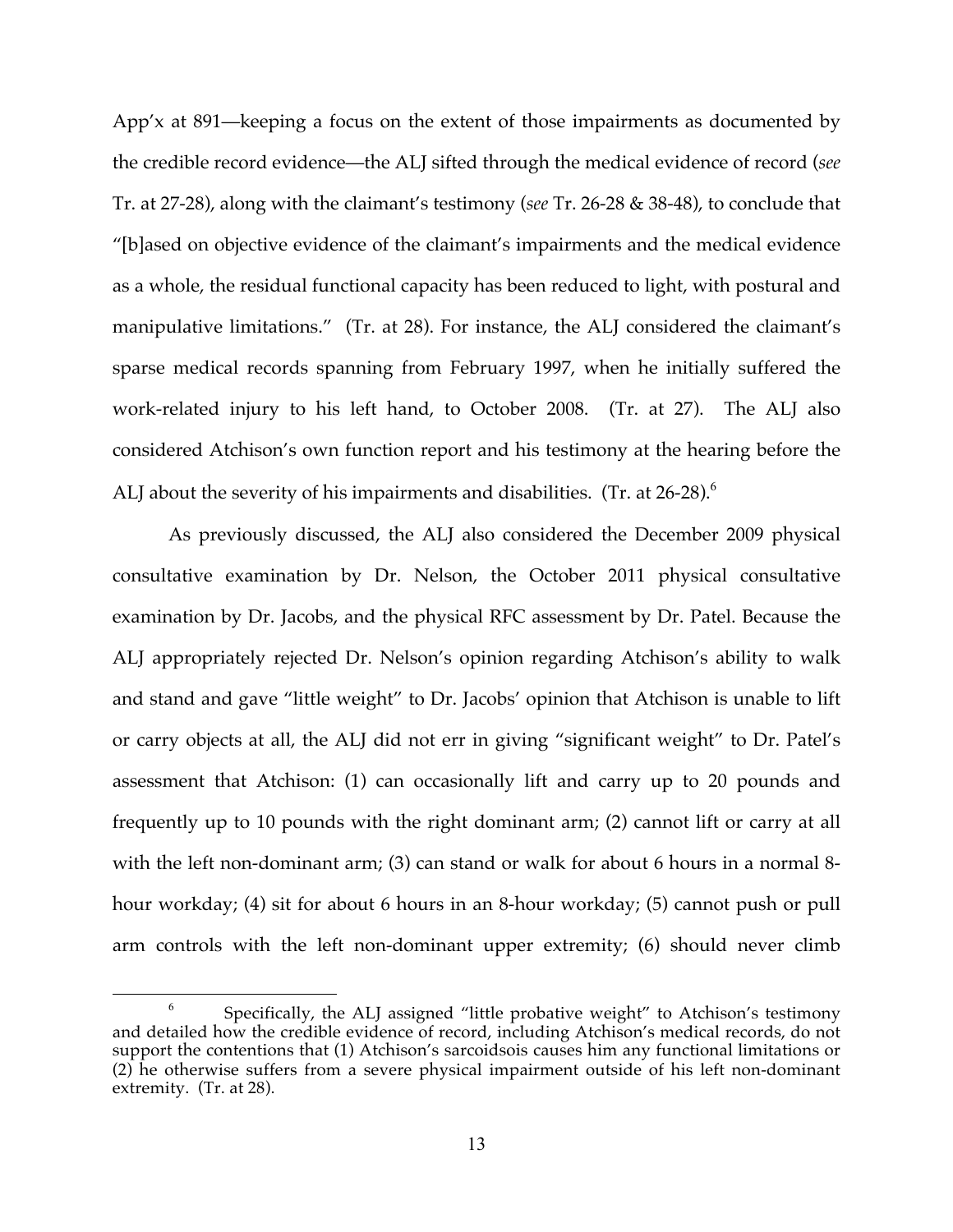ladders, ropes, or scaffolds; and (7) is limited in reaching, performing fine manipulation, and grasping that involves his left non-dominant extremity, arm, or hand. This analysis shows to this Court that the ALJ considered Atchison's physical condition as a whole in determining his physical RFC. Accordingly, the ALJ's physical RFC determination provides an articulated linkage to the medical evidence of record. The linkage requirement is simply another way to say that, in order for this Court to find that an RFC determination is supported by substantial evidence, ALJs must "show their work" or, said somewhat differently, show *how* they applied and analyzed the evidence to determine a plaintiff's RFC. *See, e.g., Hanna*, 395 Fed. Appx. at 636 ("[An ALJ's] decision [must] provide a meaningful basis upon which we can review [a plaintiff's] case"); *Ricks*, 2012 WL 1020428, at \*9 (an ALJ must "explain the basis for his decision"); *Packer*, 542 Fed. App'x at 891-92 ("[An ALJ must] provide *enough reasoning* for a reviewing court to conclude that the ALJ considered the claimant's medical condition as a whole[]" (emphasis added)). Thus, by "showing her work," the ALJ has provided the required "linkage" between the record evidence and her RFC determination necessary to facilitate this Court's meaningful review of her decision.

Because substantial evidence of record supports the Commissioner's determination that Atchison can perform the physical and mental requirements of a reduced range of light work as identified by the ALJ (*see* Tr. at 26-28), and the plaintiff makes no argument that this RFC would preclude his performance of the light jobs identified by the VE during the administrative hearing (*compare* Doc. 13 *with* Tr. 29-30 & 50-53),<sup>7</sup> the Commissioner's fifth-step determination is due to be affirmed. *See, e.g.*,

Although the plaintiff's brief did not include this argument under its "Claims on Appeal" (*see* Doc. 13 at 2), counsel for the plaintiff argued at the October 9, 2014 that the ALJ somehow erred in her decision regarding Atchison's ability to perform the jobs identified by the (Continued)